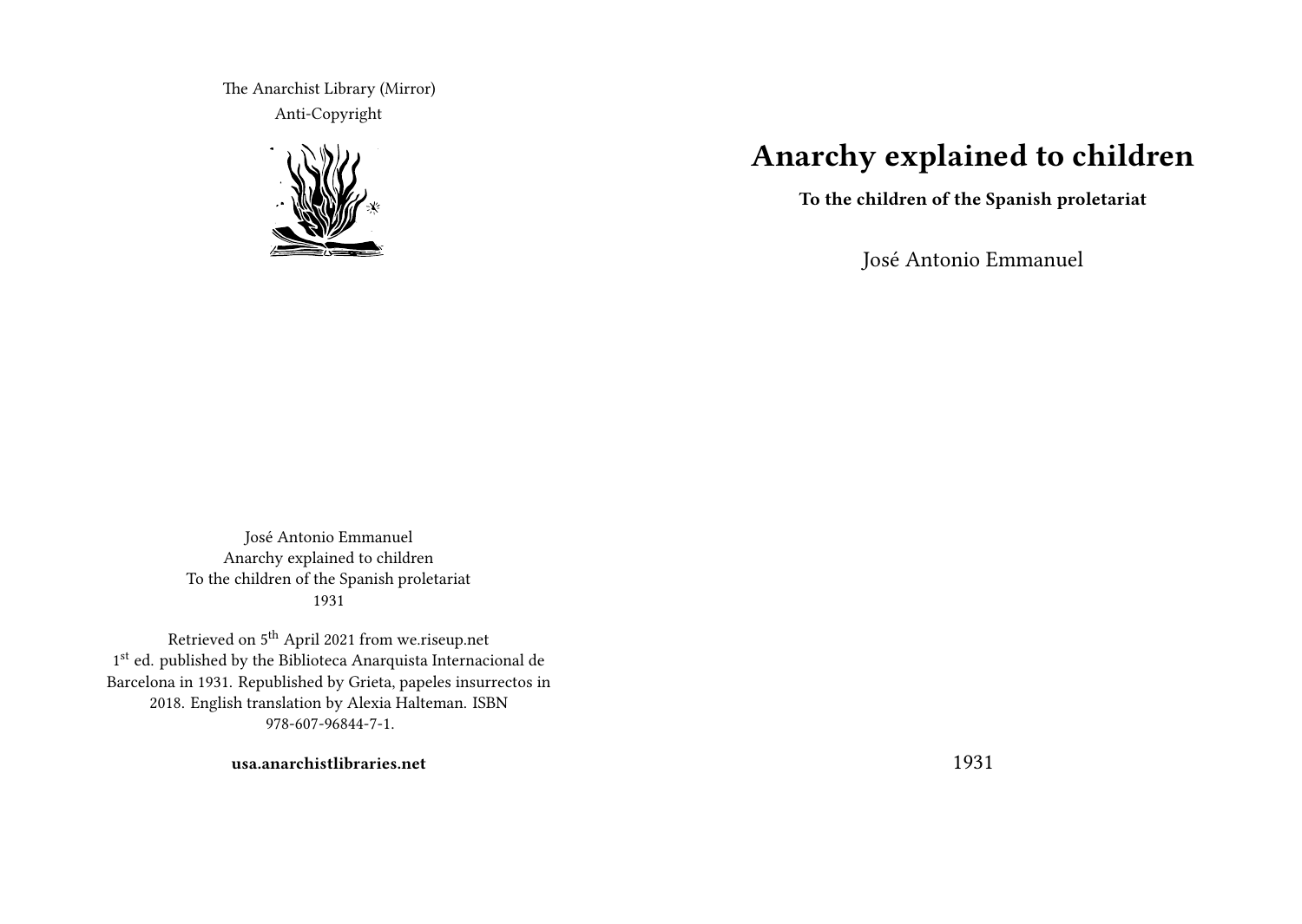Toil and fight, Anarchy says to you. Before, you were told: *Toil and pray*. Abandon the prayers, the orations. There is only one devotion that you must never forget: that of toil. Work for the good of Humanity, so that its pain might cease, so that suffering ends, so that bitterness moves far away forever. Be happy in a happy humanity. Be free in a free humanity.

This is Anarchy, dear children. Blessed you are if you understand and practice it!

Begin, then, with a vision for yourselves of a new life of purity and kindness.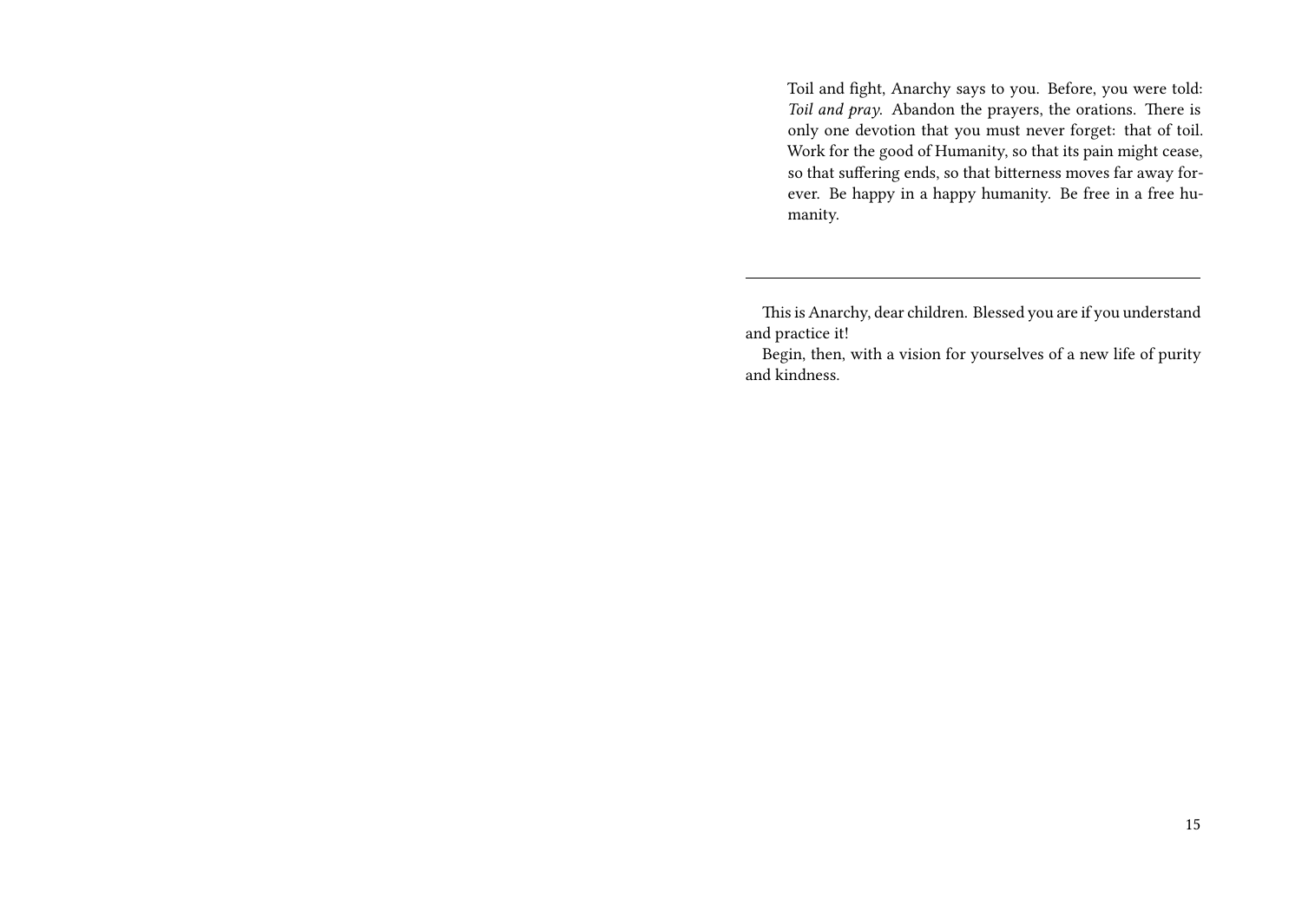He who loves a lot, helps a lot. If they are weak, protect them. The elderly, the disabled, the sick – there is much more love that ties us to them because they are weak. That poor elderly person you see was once strong like you, brave like you; that ailing, disabled person was once like you too. Remember you could become like them; that bourgeois work will age and sicken you. Protect them!

Think of those who are not with us, the prisoners. Because they fought to defend us, they have no liberty. Remember them!

#### 8. Cultivate

The earth is your mother; the field is your sustenance. We will collect flavourful fruits and optimum harvests if we cultivate them. Leave no land barren. Give land the care it needs so that it may nourish and make you live. In the ideal world, sow ideas, spread thoughts, write and act. In the real world, let the seeds fall on all the land that, well composted and prepared, will fertilize the seed and turn it into flower and fruit.

9. Don't have slaves

Aspire to be free and let the yearning of your freedom consume all. Do not enslave anybody. Not birds, not any living being that you can imprison with impunity. Open the doors of all cages, break all the bars of every jail where –like a caged bird– human beings endure suf-fering. Be free and make free, with yourself, and with everyone else. Open the doors to your heart so that all the vices can leave it, all the faults that managed to infiltrate themselves. Be free and be pure: don't have slaves, don't turn into a slave.

10. Toil

## **Contents**

| 2. How do you reach Anarchy? 9                                           |  |
|--------------------------------------------------------------------------|--|
| The School $\ldots \ldots \ldots \ldots \ldots \ldots \ldots \ldots$     |  |
| The Union $\ldots \ldots \ldots \ldots \ldots \ldots \ldots \ldots 11$   |  |
| The Cultural Athen $x$ um $\ldots$ , $\ldots$ , $\ldots$ , $\ldots$ , 12 |  |
| 3. How do we become worthy of Anarchy? 12                                |  |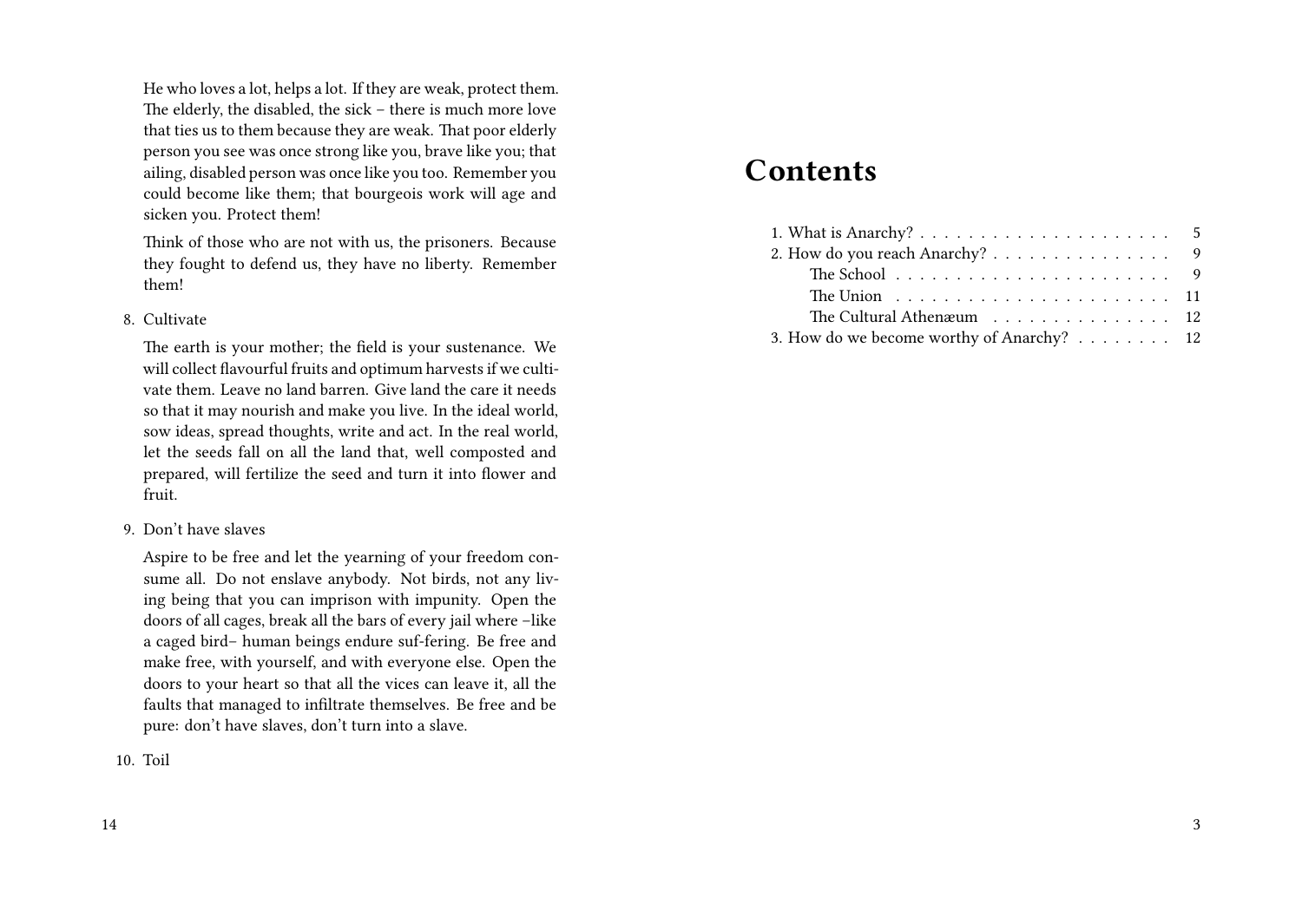raised by privilege, hold out your hand to anyone who is a victim of the current bourgeois society.

2. Support

In those who waver, instill encouragement; to the ones that despair because they see triumph too far away, give them courage. Mutual help is a sacred and universal duty.

#### 3. Copy the beautiful

Do not imitate the perishable, the ephemeral. You must ward off and chase away all evils: they are the legacy of human imperfection to which we are chained. Above all this chaos of ignominy, raise your eyes to the beauty of Life.

4. Work

Everything in nature is work and your mission is to contribute, according to your strengths, to perfecting this work. Do not resign yourself to being a servant of a machine, nor a slave of the muscle. Dignify your work, beautify it, purify it.

5. Study

Let the book be your best friend, your counselor, your guide. We will never know enough. He who adds science, adds anarchy. Investigate on your own, clear the mysteries that surround you. Instruct yourself, educate yourself. This is the only legacy that you must leave in Life.

6. Love

Science does not put stones in your heart. A pure and human love can pierce us. No matter how far, no matter how distant, every being is a loved one.

7. Protect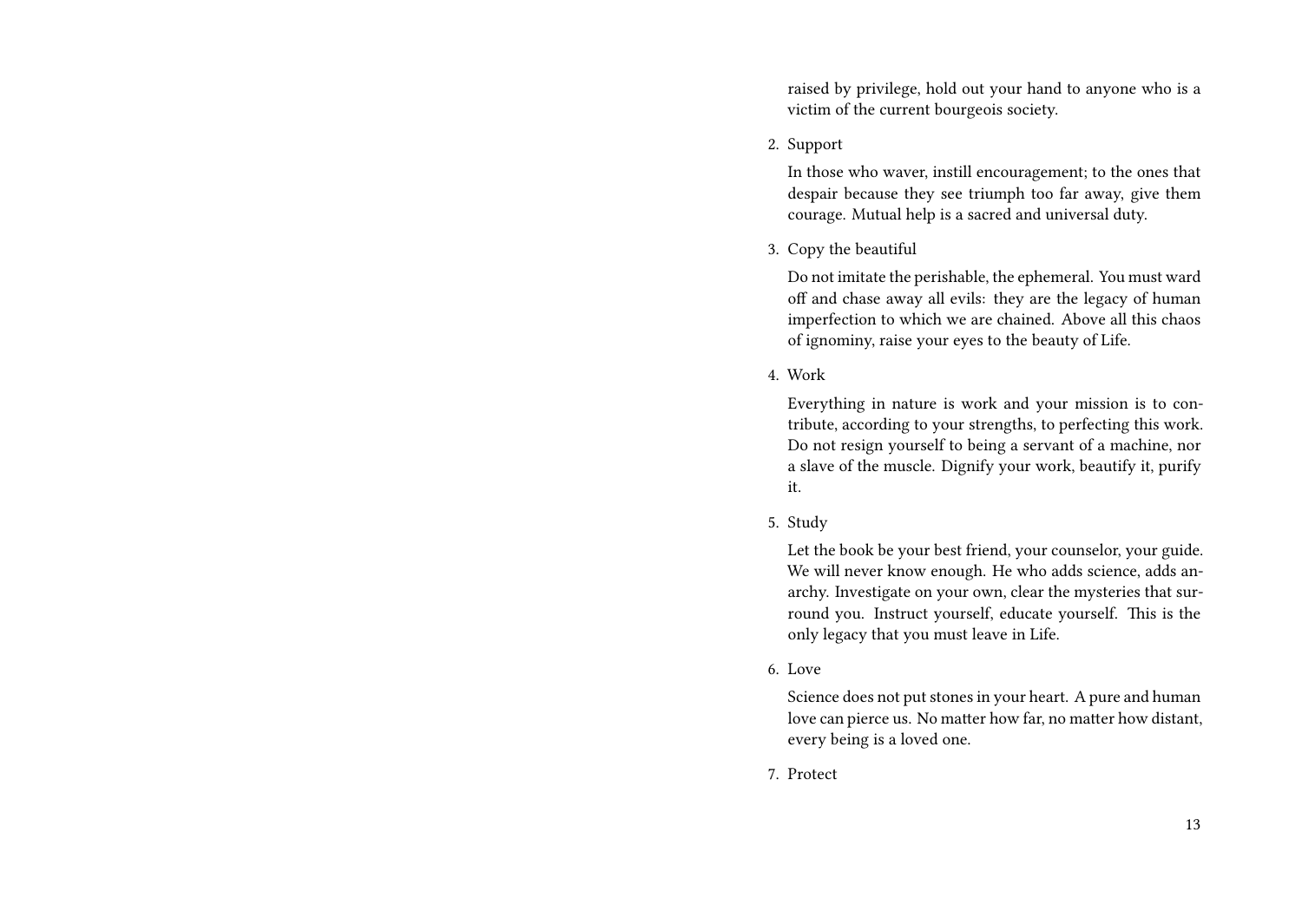strengthen your ideals and multiply the forces you must accumulate for the decisive and final battle. The same worries, the same bitterness that besieged you as children, will besiege you as adults. Enter the Union, shelter yourself in it. All united, all identified, we will resist better. Be loyal and stand in solidarity with your peers, your siblings in fight and in rebellion.

Do not abandon this new school –the school of life. Along with your parents, continue to fight for a better world.

#### **The Cultural Athenæum**

So that in this titanic battle you do not lose faith, nor enthusiasm, Anarchy offers you a third school where the struggle for culture is practiced. These are the libertarian Athenæums, complements of the Union, guides to the Union, conductors of militants.

Not only should we be united in this fight for material improvement, we should also show our solidarity with culture. This craving for knowledge that you felt at school must continue, by broadening, increasing and intensifying that craving.

You will see then, how Anarchy shows you its path, dearest children.

## **3. How do we become worthy of Anarchy?**

To identify with Anarchy, to dignify your life, you must meet these anarchist principles.

1. Help

Never ignore those who are fighting like you, those who are suffering like you. They are your siblings. In school they were by your side. Now, they are with you at the workshop, the factory, the mines, still thirsty for justice. Wherever you see a brother or sister of yours, help them. Above barriers

"Weak and small, children are, for this very reason, sacred<sup>"</sup> — Élisée Reclus

This leaflet was written to answer a question that various comrades have formulated: How will I educate my children? This is a question which we had been expecting and will answer according to what Reason and Science dictate.

Dedicated to the children of the Spanish proletariat, we hope that these pages –modestly written– will direct the education of our youth in a truly renewing manner.

We address ourselves to parents and teachers so that, at home and school, they spread the healthy doctrines of an education where all fanaticism is banished. We aspire to free youth from the heinous oppression to which it is being subjected.

Due to faults from one side or the other, education has remained stuck in a paralysis of servitude, out of which it must emerge redeemed and relieved.

Let these brief pages be an incentive for everyone.

## **1. What is Anarchy?**

Anarchy, dear children, is the doctrine that does not conform to the organizational model which has been imposed on humanity since the time when Society was being formed, and it tries to give a foundation to life based on the sacred principles of universal love and human solidarity.

Its mission is to abolish the ruling inequity between beings, which divides them into rich and poor, exploited and exploiter, slaves and masters. That life be just what it should be: the free manifestation of its faculties, spontaneity of its actions, an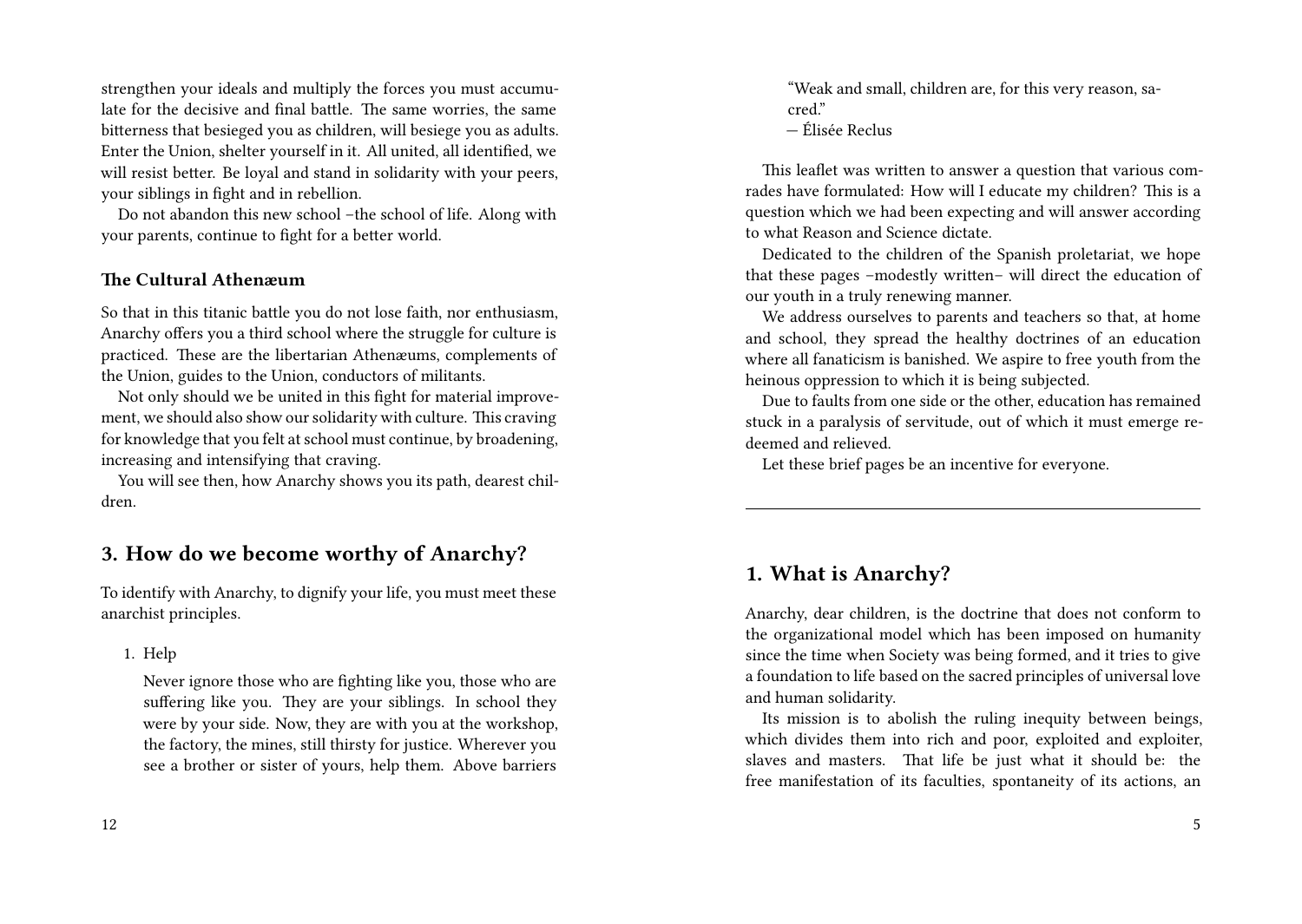ultimate liberation that destroys the causes inhibiting society from being based on full liberty and the most absolute independence.

Among the causes which Anarchy aims to destroy, as it considers them harmful and detrimental to the free development of the individual and the collectivity, I can list the following, so that you never forget: while resisting them we work for the wellbeing of all of us.

Militarism is the armed force which the ones who have attained power over life use to impose their injustices and strengthen their wickedness. This force does not retreat even in the face of crime; it supplies individuals with arms, against others, it throws them against those who, like you, like your parents and your siblings, have turned toil into virtue. When we rebel against this way of action, when we rise against the injustice that is used against us, they fall upon us. Not happy with wanting to destroy us, they start wars, they tithe humanity, and the crimes pile up on the road we travel.

Anarchy opposes *Peace* to this brute force. The anarchist does not want war, he opposes war and yearns for peace, because that is a fundamental point of his saviour doctrine. He considers all human beings, he does not want boundaries that separate us, only hearts that are founded in one love: the total and absolute emancipation of human beings. Anarchy's arms are the book, the work, the word. With these it combats the organized force of militarism and with them he shall triumph over butchers and man devourers. With the book, the work, the word, it calls everyone, making them see that the force of ideas stands above brute force, and that its final triumph cannot be discussed.

clericalism is the farce with which the usurpers of life have surrounded themselves to demonstrate that their impositions, their tyrannies, their oppressions are just and agreeable to a "god" they have forged to cover their actions with kindness. With this "god" they address the hearts of the *faithful*, surrounding him with uncommon pageantry and luxury in the temples they have erected

We do not want you to resign; let resignation be reserved for the bourgeois teachers and the scholastic prisons they govern.

The school that Anarchy gives you is that of freedom.

There are books that will help you attain freedom. Three books that have educated three generations. Three books that must remain in your schools as guides and conductors of your lives: *The Universal Pain*, *The Conquest of Bread* and *The Mountain*. Their authors are three lights that still shine: Sébastien Faure, Piotr Kropotkin and Élisée Reclus. Do not forget these three names. When you turn twelve years old, these books must not be missing from your personal library, which you are to build. They will explain to you the causes of your suffering, the origin of slavery in work, the seeds of life and existence, the history of earth. In them you will learn to conquer the difficulties that will present themselves in the battle, fortitude to resist it and hope in the future. Let them be your first steps in life: a precious support in your progress.

#### **The Union**

Once you are out of School, Anarchy will not abandon you. The more you grow, the more you move for-ward –still young–, it makes you continue the fight by strengthening your rebelliousness. Anarchy gave you a school so that you got to know and became familiar with the world in which you open your eyes; it made you see inequality, it pointed out where egoism resided, where evil is located, where our eternal enemy hides. It showed you so that you could prepare yourself, combat and destroy it.

Having achieved this, it opens the doors to another organization: the Union. If in your childhood you had a school, then in youth you have another: the school of the proletariat.

The enemies that surrounded you as children, those same ones surround you now. You need to find an organization for battle, a home where you can shelter yourself to recover your faith, to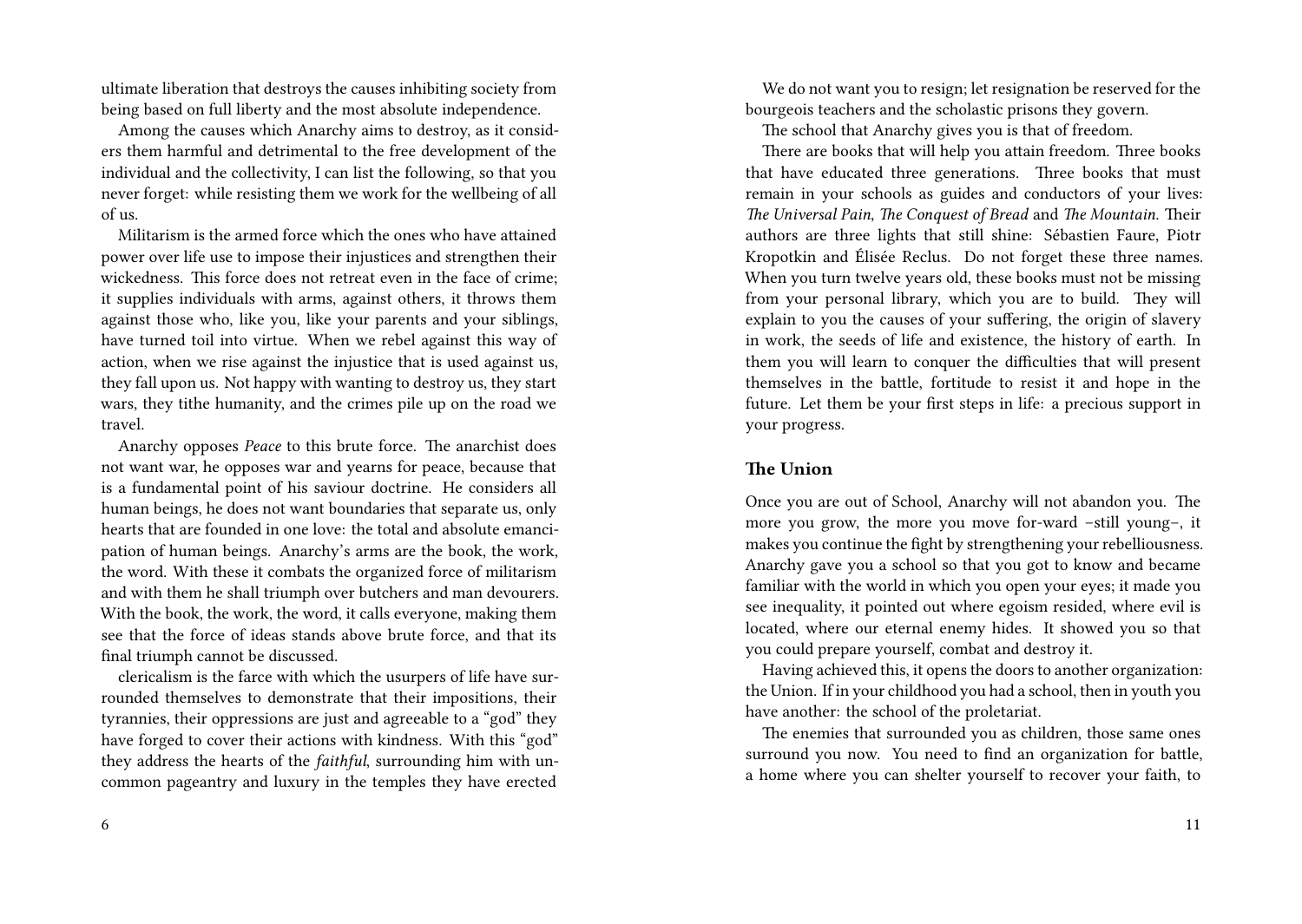development of your faculties by freely pursuing the satisfaction of your physical, intellectual and moral needs.

I have mentioned Ferrer. Study his life, follow his work and set him up as your apostle and guide. It is due to him that this rationalist school, built to honor humanity, was created in Spain. He banished from schools the three shams of which I have spoken of: militarism, clericalism and capitalism. He made science penetrate into the brains of the other children that were being educated with him and he injected reason into their hearts. He gave you your sacred right to instruct and educate yourselves outside of the ruin of the old schools and the shrivelled teachers. He banished from your minds the idea of divinity and replaced it with the cult to justice and kindness. He opened the prison of ideas to turn it into a pleasant and delightful place. He saw in you what all people should see in you: the seed of a new humanity.

Honor Ferrer by following his redeeming doctrines. Ferrer was an anarchist; that is to say, he fought against the strong clerical, military and capitalist forces that turn society into shapeless chaos of ignominy. So you must learn to fight. Initiate yourselves in this liberating doctrine and this new world we are constructing will come from you.

It is time for you to know that if you do not redeem yourselves, if you do not free yourselves in school it will be difficult to redeem and liberate you when you are older. Redemption must start with you. That is why, Anarchy gives you the School. Let your teachers also understand the highest truth. Otherwise, you will be left abandoned to your own puny strength and, by your own fault, you will fall into the arms of those that enslave life.

The school must teach you to be rebellious, rebellious against this corrupt and miserable society. The enemies of your parents and your siblings are, and will be, your own enemies. The cause of your unease and your bitterness also weighs over those who gave you life and live with you. You must unite in this sacred battle, the absolute end of our pain and unhappiness depends upon it.

for him, they direct orations and prayers to make everyone believe they are the directors of life, the organizers of life, and that society sins when it does not follow this god, the mandates of this god, the tyrannical orders of this god. Above all, he will have the power over you, dear children, to frighten you with the fabled torments of a hell and the pleasures of a heaven that you must reach by subordinating yourselves to those who represent this god in our world. Those who do not follow him, those who stray disgusted and rebel against him, they are declared "enemies" and opposite to the power of their god, the omnipotence of their god, they create the *devil* who tempts man, woman, and yourselves, condemning us to the eternal grief of an infinite fire.

To secure themselves, to consolidate their dominion of the world and all beings, they call upon militarism, which has life organized into armies willing to make the divine principle triumph. Anarchy opposes this all-embracing power, this absolute power, this terrifying authority; it opposes it with the study of Science. Science, the organized knowledge of life, discovers the laws that govern worlds and society; it reveals how everything that has been attributed to god, that which is inherent to god, is false and erroneous; that there only exists one law that can overthrow divine law, that can destroy divine omnipotence: the natural law of human progress. By virtue of this progress one can easily contemplate life in its purest form; that earth is not god's abode, nor his temple; that humans do not have a divine origin, but that we appeared in this world as a result of profound and incessant evolutive transformations in the animal organism until it has come to our species; that the end of the world isn't subject to the providen-tial destinies of a god, but that science sets its end of the world in a rational way, according to its natural laws.

Capitalism is society organized in brutal and inhu-man egoism, wielding absolute power over the part of humanity that produces and works, benefiting from the communal effort to create riches and privileges without which it could not subsist. It erects a power